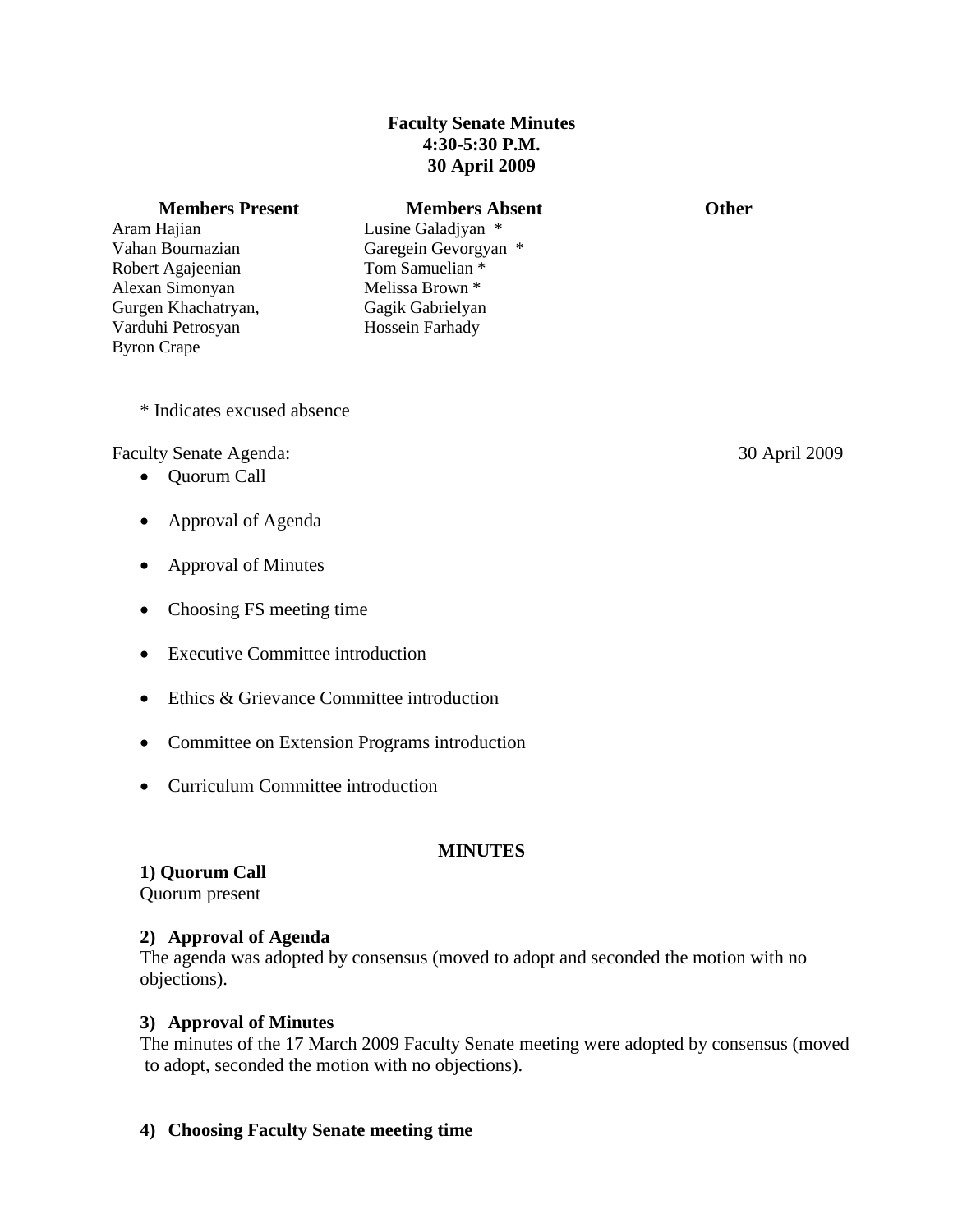Discussion on meeting time for the Faculty Senate: Bob indicted that class schedules were not yet established in the English Department and he would have a better idea for availability for those in his department for meeting times by the next Faculty Senate meeting. Aram indicated that near the end of the day was better for Engineering.

 The next meeting for Faculty Senate was agreed upon for 26 May 2009 at 4:30 pm (moved and seconded without objection) when further discussion on future meeting times would be discussed. Bob recommended bringing course schedules. Meeting time discussion would be placed on the agenda.

The 2009 committee member assignments were introduced by Aram as the following:

Executive Committee:

 Aram Hajian as chair, Varduhi Petrosian as vice chair, Byron Crape as secretary and Vahan Bournazian as parliamentarian

Ethics and Grievance Committee: Vahan Bournazian (chair), Garegin Gevorgyan, Melissa Brown, Gagik Gabrielyan, Armen Petrosyan

Curriculum Committee: Tom Samuelian (chair), Hossein Farhady, Lucig Danielian, Aram Hajian, Rubina Ohanian, Varduhi Petrosyan

Committee on Extension Programs: Byron Crape (chair), Robert Agajeenian, Aram Hajian, Gurgen Khachatryan

Aram indicated that the Faculty Senate website was updated to include new members and other changes.

# **5) Executive Committee**

The Executive Committee had nothing to report.

# **6) Ethics & Grievance Committee**

Vahan agreed to chair the Ethics and Grievance Committee. It was explained that Armen from staff is included on the Ethics and Grievance Committee because staff also introduce grievances to this Committee. The Ethics and Grievance Committee currently have nothing to report.

# **6) Committee on Extension Programs**

The Extension Committee met prior to the Faculty Senate Meeting: Byron was selected to chair this Committee. Communications between Extension and this Committee need to be reestablished and will be resolved soon. Forms for extension courses will be requested retrospectively from 1 January 2009 to present. Byron will contact the director of Extension Programs.

# **7) Curriculum Committee**

Nothing to report.